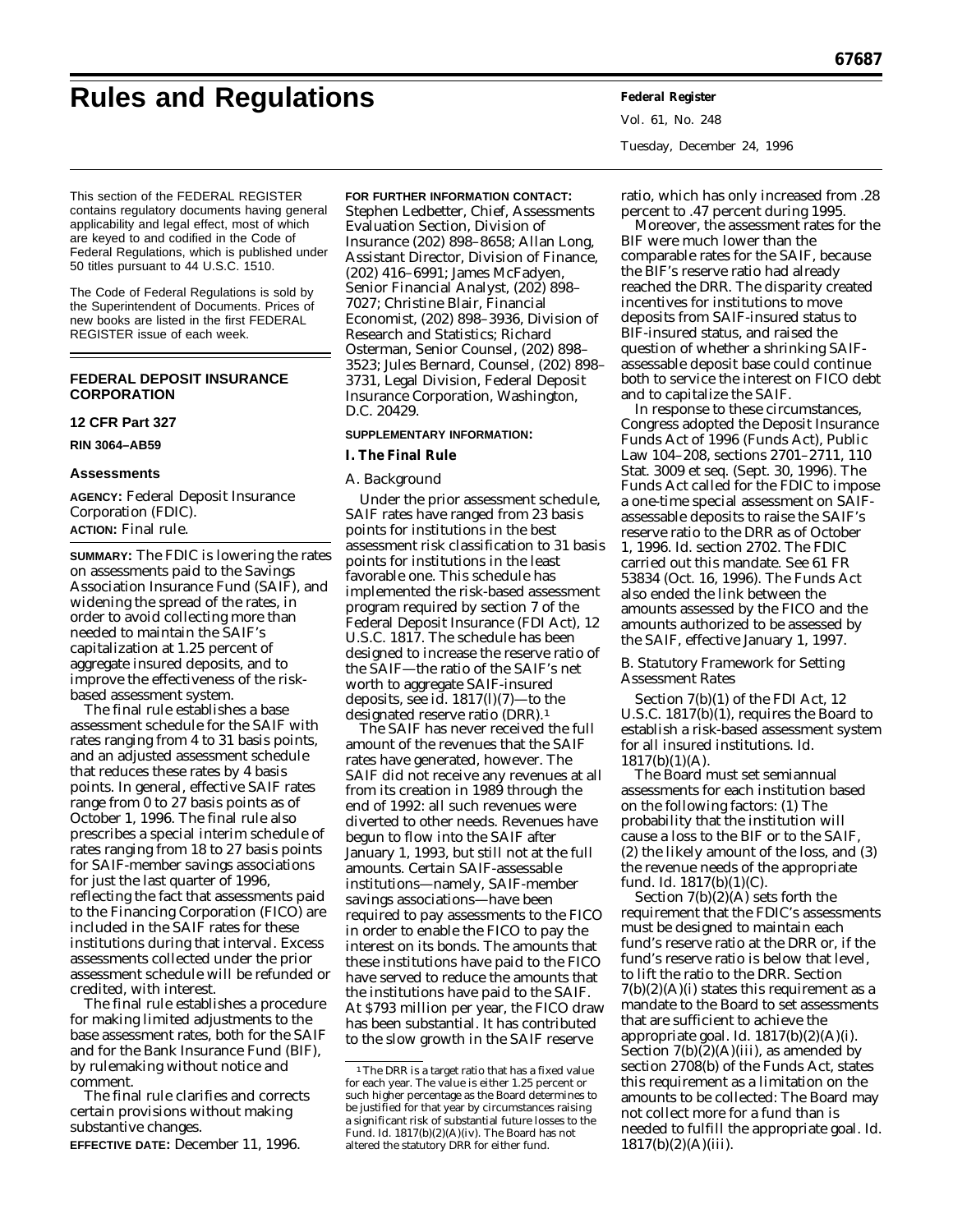Whether a fund is capitalized at the DRR or otherwise, the Board may set higher rates for institutions that exhibit weakness or are not well capitalized. *Id*.  $1817(b)(2)(A)(v)$ .

In setting semiannual assessments for an insurance fund, the Board must consider the following factors: (1) The fund's expected operating expenses; (2) the fund's case resolution expenditures and income; (3) the effect of assessments on the earnings and capital of fund members; and (4) any other factors that the Board deems appropriate. *Id*. 1817(b)(2)(A)(ii).

Through the end of 1996, the FICO draw serves to reduce the amounts that the FDIC assesses against SAIF-member savings associations. *Id*. 1441(f)(2) &  $1817(b)(2)(D).<sup>2</sup> Thereafter, the FICO$ assessments are independent of and in addition to those of the FDIC. Funds Act section 2703 (a) and (c). But the FICO still must assess institutions in the same manner as the FDIC does, and the FDIC still must approve the FICO's assessments. 12 U.S.C. 1441(f)(2).

Finally, through the end of 1998, the assessment rate for a SAIF member may not be less than the assessment rate for a BIF member that poses a comparable risk to the deposit insurance fund. *Id*.  $1817(b)(2)(E)$ .

#### *C. The Base and Adjusted Assessment Schedules for the SAIF*

#### 1. Overview

The SAIF's reserve ratio has been well below the DRR. The SAIF rates have been designed to increase the SAIF's capitalization to the DRR. In accordance with the Funds Act, however, the FDIC has capitalized the SAIF at the DRR as of October 1, 1996. The FDIC is

The repeals are not simultaneous—at least, not on their face. Section 2703(c)(1) sets an effective date for section 2703(a) of January 1, 1997. Section 2703(c) does not mention section 2703(b). Accordingly, section 2703(b) is—apparently effective upon passage of the Funds Act. If so, section  $7(b)(2)(D)$  has been repealed since September 30, 1996. A repeal of section 7(b)(2)(D) would have no practical consequence, as section 21(f)(2) remains in effect through the end of 1996.

The FDIC takes the view, however, that section 2703(c)(1) contains a drafting error in this regard. Section 2703(c)(1) says it applies to section 2703(a) and to section 2703(c)—that is, to itself. The FDIC considers that the self-reference makes no sense, and that a reference to subsection (b) was intended. Accordingly, the FDIC interprets the Funds Act to repeal section 7(b)(2)(D) on January 1, 1997, in concert with the repeal of the Federal Home Loan Bank Act's parallel provisions.

therefore lowering the SAIF rates as of that date. See *id.* 1817(b)(2)(A)(iii) and (v).

The FDIC is retaining the 9-cell framework for SAIF assessment rates, but is replacing the prior set of rates with a new and lower rate-schedule, entitled the SAIF Base Assessment Schedule. The SAIF Base Assessment Schedule sets forth a permanent set of rates that will remain in place until changed through notice-and-comment rulemaking proceedings. The SAIF Base Assessment Schedule is adopted as of October 1, 1996. The SAIF Base Assessment Schedule is as follows:

SAIF BASE ASSESSMENT SCHEDULE

|               | Supervisory subgroup |          |          |  |  |
|---------------|----------------------|----------|----------|--|--|
| Capital group |                      |          |          |  |  |
|               |                      |          | 21       |  |  |
|               | 14                   | 14<br>28 | 28<br>۹1 |  |  |

The FDIC is also making an immediate adjustment to the rates set forth in the SAIF Base Assessment Schedule. The adjustment, like the SAIF Base Assessment Schedule, is adopted as of October 1, 1996. The adjusted rates are the ones that are effective.

The adjustment is two-fold:

- —The FDIC is making a general adjustment to the SAIF Base Assessment Schedule that lowers the rates therein by 4 basis points for all institutions other than SAIF-member savings associations. This adjustment is temporary, but indefinite: the FDIC expects to review it every semiannual period, but will not necessarily modify it, nor will the adjustment automatically terminate on its own.
- —The FDIC is making a special adjustment to the SAIF Base Assessment Schedule that replaces the rates therein with a special interim set of rates just for SAIFmember savings associations, but only for the fourth calendar quarter of 1996. Thereafter these institutions pay the same SAIF rates as the others.

The SAIF Adjusted Assessment Schedule sets forth both sets of adjusted rates. The rates on the right in each risk classification category apply to SAIFmember savings associations during the last calendar quarter of 1996. The rates on the left in each risk classification category apply to all other SAIFassessable institutions during that quarter, and to all SAIF-assessable institutions on and after January 1, 1997:

## SAIF ADJUSTED ASSESSMENT **SCHEDULE**

|               | Supervisory subgroup |                |               |                |                |                |
|---------------|----------------------|----------------|---------------|----------------|----------------|----------------|
| Capital group |                      |                | в             |                |                |                |
|               | 3<br>10              | 18<br>21<br>24 | 3<br>10<br>24 | 21<br>24<br>25 | 17<br>24<br>27 | 24<br>25<br>27 |

The rates on the left in each risk classification category—those that represent the SAIF base rates as modified by the 4-basis- point adjustment—may be amended from time to time within certain limits by rulemaking without notice-andcomment procedures.

The FDIC has published these rates as a proposed rule, 61 FR 53867 (Oct. 16, 1996), and has received comments from 13 entities and organizations. Comments have come from three holding-company organizations (including their affiliates), six savings banks, and four trade groups. In addition, FDIC staff has conducted a briefing for members of the Savings Association Insurance Fund Industry Advisory Committee.

## 2. The SAIF Base Assessment Schedule

*a. The Rate-Spread*. Risk-based assessment rates have two purposes: To reflect the risk posed to each insurance fund by individual institutions, and to provide institutions with proper incentives to control risk-taking. The FDIC believes that a 27-basis-point ratespread serves these purposes.

The FDIC has considered the comparative merits of a rate-spread of 8 basis points. In December, 1992, when the BIF and SAIF were both below the DRR, and assessment revenues were designed to build up the capitalization of both funds, the FDIC proposed to establish risk-based premium matrices of 23 to 31 basis points for each fund. The Board asked for comment on whether the proposed assessment rate spread of 8 basis points should be widened. See 57 FR 62502 (Dec. 31, 1992). Ninety-six commenters addressed this issue; 75 of them favored a wider rate spread. In the final rule, the Board expressed its conviction that widening the rate spread was desirable in principle, but chose to implement the 8 basis point rate spread. The Board expressed concern that widening the spread while keeping assessment revenue constant might unduly burden the weaker institutions that would be subject to greatly increased rates. See 58 FR 34357, 34361 (June 25, 1993).

Bankers, banking scholars and regulators have all criticized the 8-basis point rate-spread as being unduly

 $2$  Section  $21(f)(2)$  of the Federal Home Loan Bank Act, 12 U.S.C. 1441(f)(2), provides that amounts assessed by the FICO reduce the amounts authorized to be assessed by the FDIC for the SAIF. Section 7(b)(2)(D) of the FDI Act, *id*. 1817(b)(2)(D), states a parallel requirement. Section 2703 of the Funds Act repeals both provisions. Section 2703(a) repeals section 21(f)(2); section 2703(b) repeals section  $7(b)(2)(B)$ .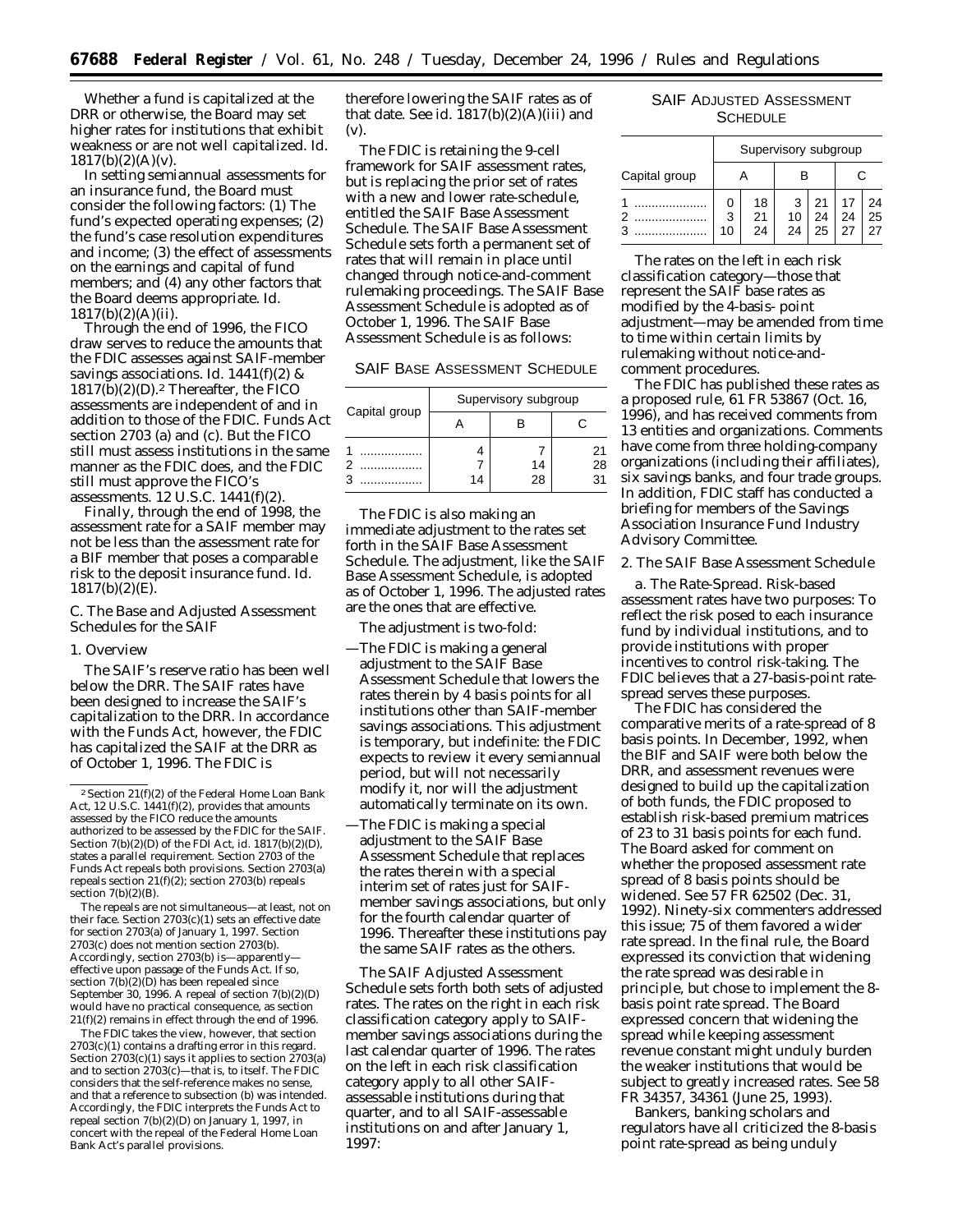narrow. There is considerable empirical support for this criticism. Using a variety of methodologies and different sample periods, the vast majority of relevant studies of deposit-insurance pricing have produced results that are consistent with the conclusion that the

rate-spread between healthy and troubled institutions should exceed 8 basis points. The precise estimates vary; but there is a clear consensus from this evidence that the rate-spread should be widened.3

There also is a concern that rate differences between adjacent cells in the current matrix do not provide adequate incentives for institutions to improve their condition. Larger differences are consistent with historical variations in failure rates across cells of the matrix, as seen in the following table:

# TABLE 1.—HISTORICAL THRIFT FAILURE RATES BY CELL [1988–1993\*]

|                           | Supervisory risk sub-<br>group |       |       | Not<br>rated<br>(as of |
|---------------------------|--------------------------------|-------|-------|------------------------|
| Tangible capital category |                                | В     | С     | 12/31/<br>87)          |
| 1. Well:                  |                                |       |       |                        |
|                           | 1.189                          | 172   | $21$  | 25                     |
|                           | 43                             | 28    | . 9   | 5                      |
| Failure rate              | 2.9%                           | 16.3% | 42.9% | 20.0%                  |
| 2. Adequate:              |                                |       |       |                        |
|                           | $215$                          | $73$  | 14    |                        |
|                           | 26                             | 20    | $17$  | $\Omega$               |
| Failure rate              | 12.1%                          | 27.4% | 50.0% | 0.0%                   |
| 3. Under:                 |                                |       |       |                        |
|                           | 460                            | 389   | 541   | 37                     |
|                           | 134                            | $205$ | 447   | 35                     |
| Failure rate              | 29.1%                          | 52.7% | 82.6% | 94.6%                  |

Average failure rate: 30.6%.

Percentage of thrifts in cell at year-end 1987 that failed during 1988–1993. These figures reflect different examination policies and procedures than exist today. In particular, examinations may have been relatively infrequent for some institutions during this period.

The precise magnitude of the proper rate differences is open to debate, given the sensitivity of estimates to small changes in assumptions and to the selection of the sample periods. But the evidence indicates that larger rate differences between adjacent cells of the risk-based assessment matrix are warranted.

Because of concern for the impact of a wider spread on weaker SAIF-insured institutions, the FDIC has performed analyses on increasing the spread from 8 to 27 basis points and has found that, apart from institutions already recognized as likely failures, the wider spread is expected to have a minimal impact in terms of additional failures. The FDIC is therefore adopting a 27 basis point spread for members of the SAIF.

Two trade groups express support for the rate-spread in the SAIF Base Assessment Schedule, but without providing any extensive analysis. No commenter opposes it.

*b. The Rates.* The FDIC recognizes that, in setting deposit insurance premiums, the risk of adverse events that may occur beyond the immediate semiannual assessment period must be considered, in order to spread risk over

time and to moderate the cyclical effects of insurance losses on insured institutions. A strict ''pay-as-you- go'' insurance system—one that attempts only to balance revenue and expense over the current assessment period—can result in rate volatility that would adversely impact weak institutions in periods of economic stress, increasing the risk of loss to the fund. Historical evidence shows that in peak loss years, pay-as- you-go rates would substantially exceed the rates required to balance revenues and expenses over the longer term.

The FDIC believes that, for the purpose of estimating future losses for the thrift industry, the industry's loss experience in the 1980s is not especially informative. The insurance losses associated with thrifts far exceeded insurance losses from banks during this period both in dollars and, to an even greater extent, as a percentage of the size of the industry. The losses prompted Congress to adopt a number of legislative reforms that have the effect of placing thrifts in a regulatory context that resembles that of the banks much more closely. The FDIC has replaced the Federal Savings and Loan Insurance Corporation (FSLIC) as insurer for the

thrift industry. The Office of Thrift Supervision, an office within the Department of the Treasury, has replaced the Federal Home Loan Bank Board as the supervisor for thrift institutions. Thrifts are now subject to stronger capital standards, which are set at the same levels as required of banks. Thrifts, like banks, now pay assessments based on risk. The losses generated in thrift failures are limited by the same safeguards as those that apply to bank failures—notably, the early-closure rule of the prompt corrective action statute, the cross-guarantees among affiliates, the least-cost resolution requirement, and the depositor-preference statute. In view of these changes in the regulatory and insurance environment for thrifts, the failure experience of commercial banks is likely to be more illuminating for the purpose of estimating future thrift losses than is the experience of the thrifts themselves.

The FDIC has recently analyzed its historical loss experience with banks, and has considered the likely effect of recently enacted statutory provisions that are expected to moderate deposit insurance losses going forward. The FDIC has concluded that average assessment rates of 4 to 5 basis points

 $^{\rm 3}$  The FDIC's research also suggests that a substantially larger spread is necessary to establish an ''actuarially fair'' assessment rate system. See Gary S. Fissel, ''Risk Measurement, Actuarially Fair

Deposit Insurance Premiums and the FDIC's Risk-Related Premium System'', *FDIC Banking Review* 16–27, Table 5, Panel B (1994).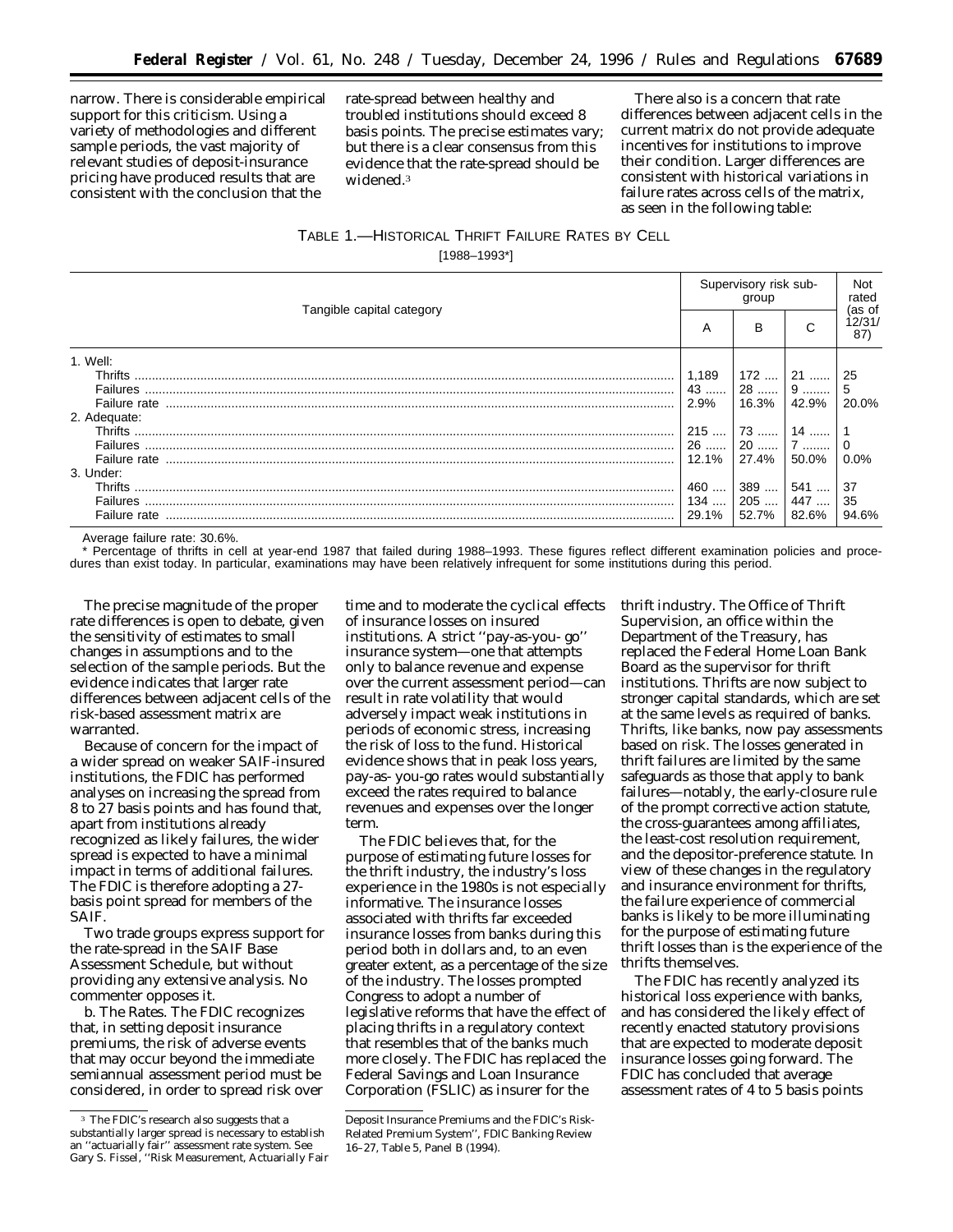are appropriate to achieve a long-run balance between BIF revenues and expenses. See 60 FR 42680 (Aug. 16, 1995). These rates reflect the experience of the FDIC during the period from 1950 to 1980. From 1980 through 1994, rates in the range of 10 to 13 basis points would have been required to balance revenues and expenses: but for banks as well as thrifts, failures during this period were attributable to extraordinary conditions brought on by volatile interest rates, ineffective supervision and real estate values that first soared and then collapsed. While regulators still may not have the ability to foresee a real estate collapse or other severe economic adversities, the statutory and regulatory safeguards now in place are likely to limit losses to the funds under such extreme conditions. Accordingly, average assessment rates in the range of 4 to 5 basis points are thought to be adequate to balance longrange revenues and expenses for the **BIF** 

The FDIC considers that this range is an appropriate benchmark for SAIF rates as well. From 1950 to 1980, the rates paid by FSLIC-insured thrifts were about twice the effective rate paid by FDIC-insured banks, reflecting higher annual rates of deposit growth for thrifts and a somewhat higher loss experience for the FSLIC.4 But differences between the banking and thrift industries are less significant today than they were in the period from 1950 to 1980; thrifts generally are better protected than they were from the effects of interest-rate swings; regulatory and accounting standards are more exacting; and deposits have generally declined since 1989. The FDIC recognizes that structural weaknesses of the SAIF, including a relatively small membership base and geographic and product concentrations, suggest that the appropriate SAIF assessment rate to achieve a long-range balance may be higher than the BIF rate. Lacking a compelling empirical basis for determining different assessment structures for the two industries, however, the FDIC currently expects that average assessment rates of 4 to 5 basis points will likely result in a longrange balance of revenues and expenses for the SAIF as well as for the BIF.

The vast majority of institutions qualify for the highest assessment risk classification, and pay assessments at the most favorable rate; conversely, the most favorable rate generates the vast

majority of the revenues that the insurance funds receive. For the SAIF's average assessment rates to yield 4 to 5 basis points, the most favorable rate for the SAIF Base Assessment Schedule is set at 4 basis points; the other rates in the schedule are set in accordance with the rate-spreads described above.

Until January 1, 1999, SAIF rates may not be lower than the BIF rates for institutions that pose comparable risks to their funds. 12 U.S.C.  $1817(b)(2)(E(iii)$ . Accordingly, the rates in the SAIF Base Assessment Schedule are no lower than the permanent (or base) BIF rates set forth in Rate Schedule 2.5 See id. 327.9(a).

The SAIF Base Assessment Schedule (see I.C.1. above) applies to all institutions as of October 1, 1996. As discussed below, however, the rates set forth in the SAIF Base Assessment Schedule are not the rates that are actually effective as of that date.

Two trade groups and one savings bank express support for the rates in the SAIF Base Assessment Schedule. No commenter opposes the rates.

3. The SAIF Adjusted Assessment Schedule

a. The General 4-Basis-Point Adjustment

The Board is making a general adjustment to the rates in the SAIF Base Assessment Schedule that lowers each such rate by 4 basis points. The adjusted rates range from 0 to 27 basis points, which yield an average rate of 0.6 basis points (annualized) and an estimated reserve ratio of 1.27 percent at midyear 1997, under moderate conditions.6 The adjusted rates are effective as of October 1, 1996, for all institutions other than SAIF-member savings associations. On January 1, 1997, the adjusted rates are effective for all institutions.

In setting these rates, the FDIC has considered the SAIF's expected operating expenses and revenues, its case resolution expenditures and income, and the effect of the new rates on the earnings and capital of SAIF members. See id. 1817(b)(2)(A)(ii).

Expected operating expenses and revenues of the SAIF. Table 2 shows the projected SAIF reserve ratio on June 30, 1997, under pessimistic, optimistic and moderate conditions. The pessimistic

conditions combine relatively high loss provisions, high deposit growth and low investment earnings; the optimistic conditions combine zero loss provisions, negative deposit growth and high investment earnings.

Table 2 indicates that, under pessimistic conditions, an assessment rate range of 4 to 31 basis points falls just short of maintaining the DRR of 1.25 percent. But under moderate conditions, which can be viewed as more likely than either the pessimistic or optimistic scenarios, rates of 0 to 27 basis points result in a SAIF reserve ratio of 1.27 percent:

## TABLE 2.—SAIF ASSESSMENT RATES AND RESERVE RATIO UNDER VARY-ING CONDITIONS

| Conditions                                                                     | Pes-<br>si-<br>mis-<br>tic | Opti-<br>mistic | Mod-<br>erate    |
|--------------------------------------------------------------------------------|----------------------------|-----------------|------------------|
| Deposit growth rate<br>(%)<br><br>Loss provisions (\$M)<br>Investment rate (%) | 4.0<br>270<br>5.2          | $-2.0$<br>6.2   | 2.0<br>50<br>5.7 |

|                               | Assessment rates<br>(bp) | <b>Estimated reserve</b><br>ratio (%) June 30,<br>1997 |                      |                      |
|-------------------------------|--------------------------|--------------------------------------------------------|----------------------|----------------------|
| Range                         | Average                  | Pessi-<br>mistic                                       | Opti-<br>mistic      | Mod-<br>erate        |
| 4 to 31<br>2 to 29<br>0 to 27 | 4.7<br>2.7<br>0.7        | 1.24<br>1.23<br>1.21                                   | 1.36<br>1.34<br>1.33 | 1.30<br>1.28<br>1.27 |

Following is a discussion of each of the main variables affecting the estimated reserve ratio:

*Yield on investments:* After having been capitalized on October 1, 1996, the SAIF's balance stood at approximately \$8.6 billion. The SAIF is very liquid, not having had any significant receivership activity. Although FDIC policy limits the proportion of investments with maturities beyond five years, a fully capitalized SAIF will have significant investment earnings. Short-term interest rates have been generally stable in 1996, and the FDIC's recent investment yield of 5.7 percent may be a reasonable approximation for the expected yield through the first half of 1997. The investment rates utilized in Table 2 range from 5.2 percent to 6.2 percent, or 50 basis points on either side of the recent experience. Estimated annual operating expenses are assumed to be \$40 million, the same as in 1995.7

<sup>4</sup> See James R. Barth, John J. Feid, Gabriel Riedel and M. Hampton Tunis, Alternative Federal Deposit Insurance Schemes, Office of Policy and Economic Research, Federal Home Loan Bank Board (January 1989), at 12–20.

<sup>5</sup> The final rule redesignates Rate Schedule 2 as the BIF Base Assessment Schedule.

<sup>6</sup> While the appropriate long-term average assessment rates are 4 to 5 basis points (as discussed above), the analysis summarized in Table 2 indicates that, under current conditions, these rates would likely result in a reserve ratio well in excess of 1.25 percent. With no significant receivership activity and a very liquid fund, investment earnings presently are more than adequate to maintain the DRR.

<sup>7</sup>The FDIC presently is addressing the allocation of operating expenses between the BIF and the SAIF. A likely outcome is that the proportion of expenses borne by the SAIF will increase.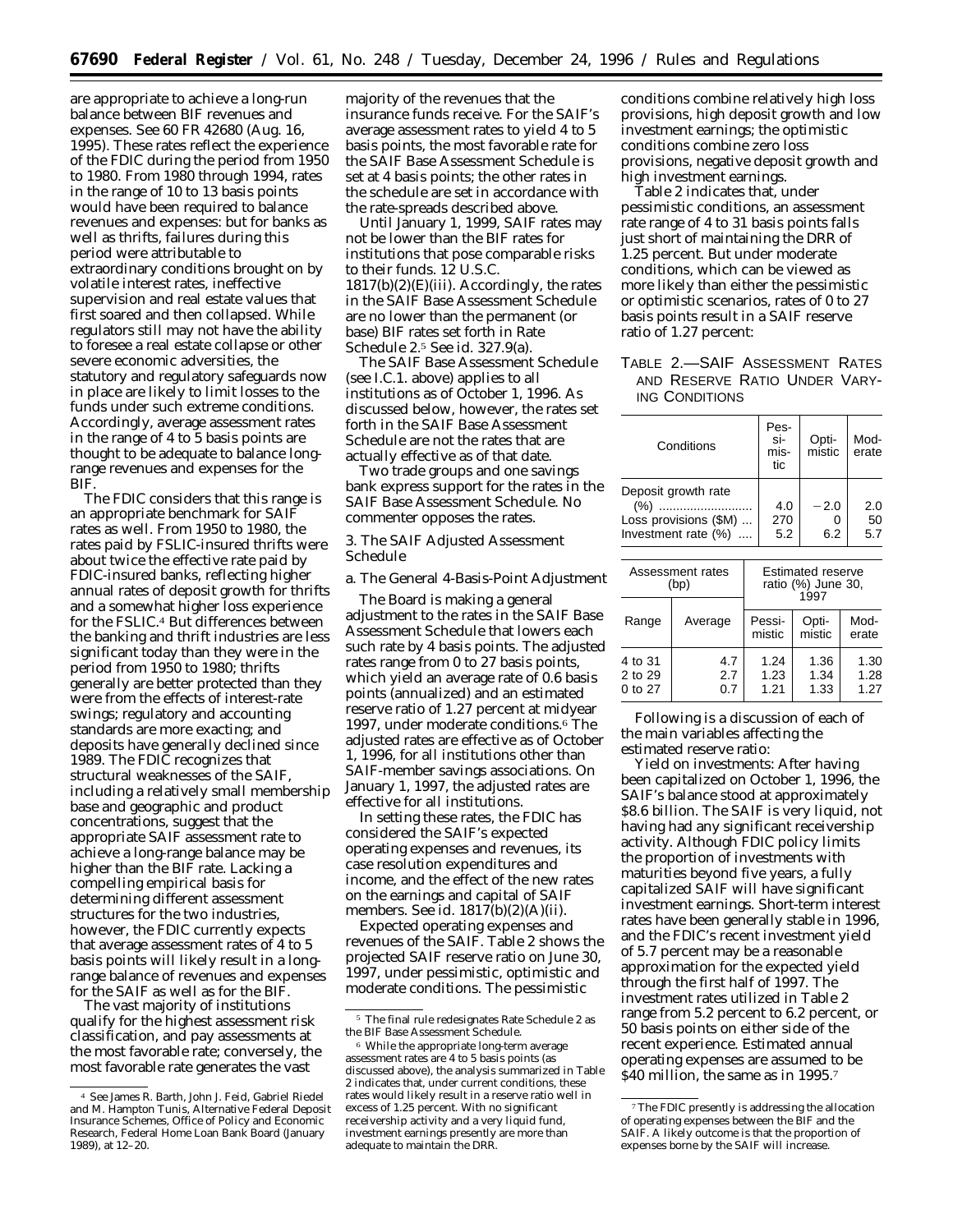*Growth of SAIF-insured deposits:* For the 12 months ending December 31, 1995, SAIF-insured deposits increased 2.5 percent, reversing a long-term decline that began with the inception of the SAIF in 1989. But insured deposit growth slowed in the first six months of 1996 to an annual rate of 0.3 percent. The FDIC regards an annual growth rate of 2.5 percent as near the high end of the possible range of deposit growth for the near future. Accordingly, the FDIC's analysis uses a range of insured deposit growth from  $-2$  percent to 4 percent (annualized).

*Provisions for loss:* The FDIC has already established a reserve for losses within the SAIF, and has accordingly reduced SAIF's reported net worth by the amount of the reserve.8 This reserve represents the estimated loss for institutions that, absent some favorable event, are likely to fail within 18 months. That projection is subject to considerable uncertainty.

The optimistic scenario assumes the existing reserve is adequate. Table 2 shows an additional loss provision of zero under this scenario.

The pessimistic scenario has an additional loss provision of \$270 million. This scenario represents the long-range failure rate for SAIF-insured institutions, which is estimated to be 22 basis points per year of total assets (or slightly more than \$2 billion in failed assets per year). The pessimistic scenario is not a worst-case scenario. But given the currently favorable economic conditions and the relative health of the thrift industry, deterioration in the industry would have to be sudden and sharp for the SAIF to require additional loss reserves at the long-term rate.

The moderate scenario reflects the fact that the FDIC has identified a few SAIF members as possible failures by year-end 1997 but has not yet established loss reserves for them. If loss reserves were established for these thrifts in 1996, the cost to the SAIF would be about \$50 million.

The SAIF's case resolution expenditures and income. As noted above, the SAIF has no significant receivership activity. Accordingly, case resolution expenditures and income are negligible.

SAIF members' earnings and capital. The final rule reduces assessment rates for all institutions that pay assessments to the SAIF, and therefore has a beneficial impact on all such institutions' earnings and capital.

Thrifts had record earnings and a return on assets above one percent in each of the first two quarters of 1996. Nearly 98 percent of all SAIF members are well capitalized. The assets of ''problem'' SAIF members fell to \$7 billion as of June 30, down from over \$200 billion at the end of 1991. Only one SAIF member has failed in 1996.

The commercial banking industry, which owns one-fourth of the SAIF assessment base, is even stronger. Based on net income for the first half of 1996, the banking industry is expected to have record annual earnings for the fifth consecutive year.

Three commenters—2 trade groups and a savings bank—express support for the 4-basis-point adjustment to the rates in the SAIF Base Assessment Schedule. No commenter opposes the adjusted rates.

b. The Interim Schedule for SAIF-Member Savings Associations

The FDIC is prescribing a special interim rate-schedule for SAIF-member savings associations for the final quarter of 1996. The interim schedule generally retains the relationships among the assessment-risk categories in the prior SAIF assessment schedule, but reduces each rate in the schedule by 5 basis points. There is one exception: the rate for institutions in the highest-risk category is only reduced by 4 basis points, in order to comply with section 7(b)(2)(E) of the FDI Act. These interim rates do not generate revenue for the SAIF that is in excess of the amount needed to maintain the SAIF's reserve ratio at the DRR. Accordingly, the interim rates do not violate the prohibition stated in section  $7(b)(2)(A)(iii)$  of the FDI Act. Nor are the interim rates set so high as to impose an unreasonable burden on the SAIFmember savings associations.

The special interim rate-schedule is needed because SAIF-member savings associations are subject to a special requirement: they (and only they) must pay FICO assessments for the final quarter of 1996. See ''Treatment of Assessments Paid by 'Oakar' Banks and 'Sasser' Banks on SAIF-Insured Deposits, General Counsel's Opinion No. 7'', 60 FR 7059 (Feb. 6, 1995).9 This special requirement prevents the FDIC from establishing a single rate-schedule for all SAIF-assessable institutions. If the SAIF-member savings associations were to pay at the general rates (as adjusted), the FICO draw would absorb all the amounts assessed on them, and the SAIF would not be compensated for the risks they pose. On the other hand, if all institutions were to pay assessments at the special interim rates, the SAIF would receive revenues far in excess of the amounts needed to preserve the SAIF's reserve ratio at the DRR.

Eleven commenters—five savings banks, two holding companies, and all four trade groups—expressly consider the interim schedule. One trade group endorses it. The other 10 commenters oppose it.

Five savings banks and two trade groups object to the interim schedule's effects. Four savings banks and both trade groups contend that the interim schedule is improper because the institutions that are subject to it must pay different (and higher) rates than other comparable institutions must pay. Two savings banks assert that, having paid a special assessment to capitalize the SAIF as of October 1, 1996, they should not have to sustain the burden of paying a FICO assessment for the fourth quarter of 1996. While the FDIC recognizes that the special interim rateschedule has a disparate impact, the FDIC does not agree that the interim rate-schedule is therefore discriminatory or otherwise improper. The disparate impact merely reflects the different statutory obligations that these institutions have with respect to the FICO.

In essence, the FDIC's reduced rateschedules—both for SAIF-member savings associations and for other institutions—serve to return the amounts that institutions have paid to the SAIF for the fourth quarter of 1996. In the case of SAIF-member savings associations, however, those amounts have been reduced by the FICO draw. The FICO draw is not subject to refund: accordingly, SAIF-member savings associations experience less of a reduction in rates than do other institutions.

Seven commenters—three trade organizations, two holding companies and two savings banks—expressly challenge the FDIC's authority to adopt the special interim rate-schedule. They contend that, when an insurance fund's reserve ratio is at the DRR, the FDIC cannot impose assessments with respect

<sup>8</sup> The SAIF loss reserve was \$114 million on June 30, 1996.

<sup>9</sup>A prior version of the Funds Act, which was contained in the ''Balanced Budget Act of 1995'' (H.R. 2491) but vetoed by the President on December 6, 1995, would have required *pro rata* sharing of the FICO payments by savings associations and banks essentially immediately, as that provision would have been effective January 1, 1996. Later on, however, Congress altered the effective date for the FICO sharing provision to apply to semiannual periods beginning after December 31, 1996. By implication, banks do not share in the FICO assessment payments prior to that date.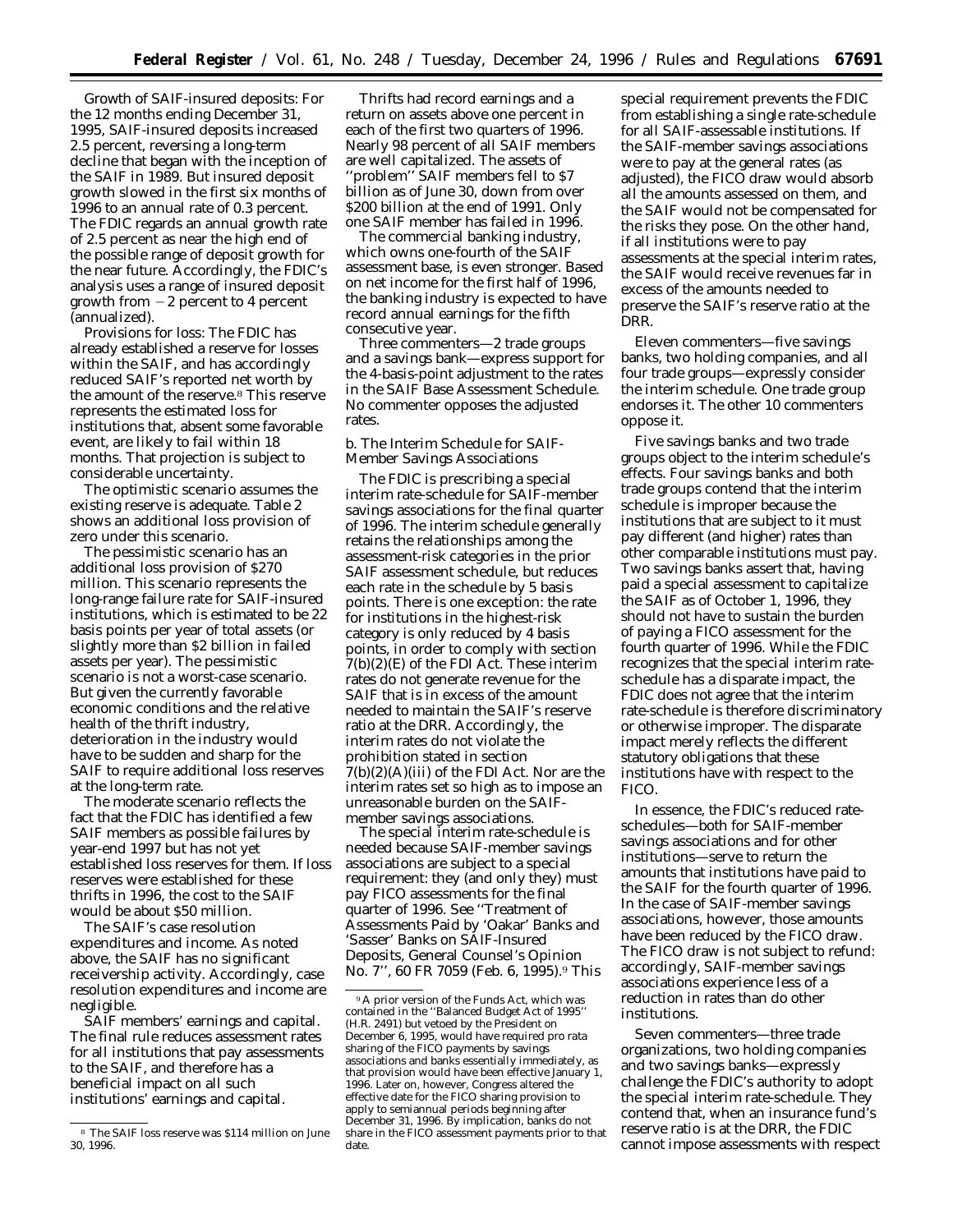to the fund. They recognize, as they must, that any sums assessed by the FICO against SAIF-member savings associations will serve to reduce the amounts that the SAIF is authorized to assess against those institutions during the final quarter of 1996. But they assert that SAIF is not authorized to impose any assessments for that quarter, and that accordingly there are no revenues to be directed to the FICO.

The FDIC does not agree. The FDIC considers that section  $7(b)(2)(A)(ii)(IV)$ of the FDI Act, 12 U.S.C.  $1817(b)(2)(A)(ii)(IV)$ , provides ample authority for the special interim rateschedule. Section 7(b)(2)(A)(ii)(IV) says that, when setting assessments for the purpose of maintaining a fund's reserve ratio at the DRR, the Board may indeed, must—consider ''any other factors'' that it may deem appropriate. The FICO draw is just such a factor. SAIF-member savings associations must pay assessments at rates that are high enough to cover the full amount of the FICO draw: otherwise the rates would not generate any revenues for the SAIF at all. Moreover, every rate—even the lowest rate—must be high enough to cover each SAIF-member savings association's pro-rata share of the FICO draw. Otherwise institutions in lessfavorable risk classifications would bear a disproportionately large share of the FICO draw. One consequence would be to deform the structure of the assessment-rate schedule, because the spread between the most-favorable rate and the other rates would be increased. Another consequence would be to impose an extra measure of risk on the SAIF, because the weaker institutions would have to sustain the burden of paying higher rates. The FDIC considers that these consequences would adversely affect its risk-based assessment program. More basically, the FDIC considers that section  $7(b)(2)(A)(ii)(IV)$  gives the FDIC the necessary authority to consider and deal with these effects in constructing the SAIF rate-schedule.

The FDIC further considers that the legal interpretation espoused by the opponents contravenes the clear intent of Congress. The Federal Home Loan Bank Act makes it clear that the FDIC's assessment procedures govern the FICO's assessments. *Id.* 1441(f)(2). Both the Federal Home Loan Bank Act and the FDI Act also make it clear that the FICO is to receive (as a general matter) the full amount it needs from the revenues generated by means of those procedures, while the SAIF is to receive the residual amount of the revenues after the FICO draw has been subtracted from them. See *id.* and 1817(b)(2)(D).

The clear expectation is that the FDIC will assess—and has full authority to assess—amounts that are sufficient to cover the FICO draw.

By contrast, the interpretation offered by the opponents leads to a result that is, in the FDIC's view, untenable: namely, that Congress intended to fund the FICO only intermittently. The FDI Act has, since 1989, instructed the FDIC to set semiannual assessments ''to maintain the reserve ratio of a fund at the designated reserve ratio''. Under the opponents' view, that language prevents the FDIC from setting rates sufficient to cover the FICO draw—and effectively cuts off the FICO's power to assess SAIF-member savings associations whenever the SAIF is capitalized at the DRR. At the same time, however, the SAIF's reserve ratio can be expected to fluctuate: indeed, Congress has expressly provided for that possibility. The opponents' view thus implies a stop-and-go funding plan for the FICO, in which the FICO's access to SAIF assessments depends on the current status of the SAIF's capitalization. The FDIC declines to adopt this view.

More generally, the FDIC considers that the Funds Act expresses Congress' intention to revise the existing relationship between the FICO and the SAIF, but not until the start of 1997. See Funds Act section 2703(a). The FDIC considers that Congress has intended to preserve the existing relationship through the end of 1996.

As a final note, the opponents say their view is not unreasonable because, if the FICO has no access to assessments paid by SAIF-member savings associations (or to any other source of funding) during the final quarter of 1996, the exit fees now held in escrow by the Treasury Department are available to pay the interest on the FICO's bonds. The FDIC does not agree that the escrowed funds are available for this purpose. These funds are to be paid to the FICO only if the Secretary of the Treasury determines that the FICO has exhausted all other sources of funding for its interest payments, and orders that the fees be so paid. *Id.* 1815(d)(2)(E)(i)(II); see 12 CFR 312.5(d) and 312.8(f). The Secretary has not made such a determination or issued such an order.

Moreover, it is apparent that the FICO has no current need for these funds. The FICO has collected its assessments for the second semiannual period of 1996, and is entitled to retain them. The SAIFrate reductions merely serve the purpose of returning to each institution the amount that the FDIC has collected from that institution for the SAIF in excess of the amount needed to

maintain the SAIF at the DRR during the final quarter of 1996, while preserving appropriate risk-based rates for all such institutions. Seen from this standpoint, the SAIF-rate reductions have no effect on the FICO assessments or on the FICO's financial condition.

Conversely, the escrowed exit fees may not be released to the SAIF until the FDIC and the Secretary of the Treasury determine that it is not necessary to reserve the funds for the payment of interest on the FICO bonds. See 12 CFR 312.5(e) and 312.8(g). No such determination has been made. On the contrary, the FDIC considers that the exit-fee reserve serves to protect against the possibility of an interim short-fall during the period in which the FICO's assessment procedures are converted from those currently in effect to those prescribed for 1997 and thereafter by the Funds Act. Accordingly, the funds in the exit-fee reserve are required for other purposes: they cannot replace the FICO assessments due from SAIFmember savings associations for the final quarter of 1996.

#### *D. The BIF Assessment Schedules*

The final rule publishes the rates that currently apply to BIF members without change, except insofar as changes have been made by the Funds Act. The final rule does not make any change of substance to the FDIC's assessment regulation with respect to BIF rates.

#### 1. The BIF Base Assessment Schedule

The FDIC's assessment regulation has presented the base rates for the BIFassessable institutions in Rate Schedule 2. The final rule retains these base rates, and redesignates them as the BIF Base Assessment Schedule. The BIF Base Assessment Schedule is as follows:

#### BIF BASE ASSESSMENT SCHEDULE

|               | Supervisory subgroup |    |          |  |  |
|---------------|----------------------|----|----------|--|--|
| Capital group |                      | н  |          |  |  |
|               |                      | 14 | 21<br>28 |  |  |
|               | 14                   | 28 | 31       |  |  |

## 2. The BIF Adjusted Assessment Schedule

In addition, the final rule sets forth the effective BIF rates for the second semiannual period of 1996 and the first semiannual period of 1997. These rates have been prescribed by the Board in resolutions dated May 14 and November 26, 1996, which were issued pursuant to the procedures in effect prior to the adoption of the final rule. See 61 FR 26078 (May 24, 1996) and *id.* 64609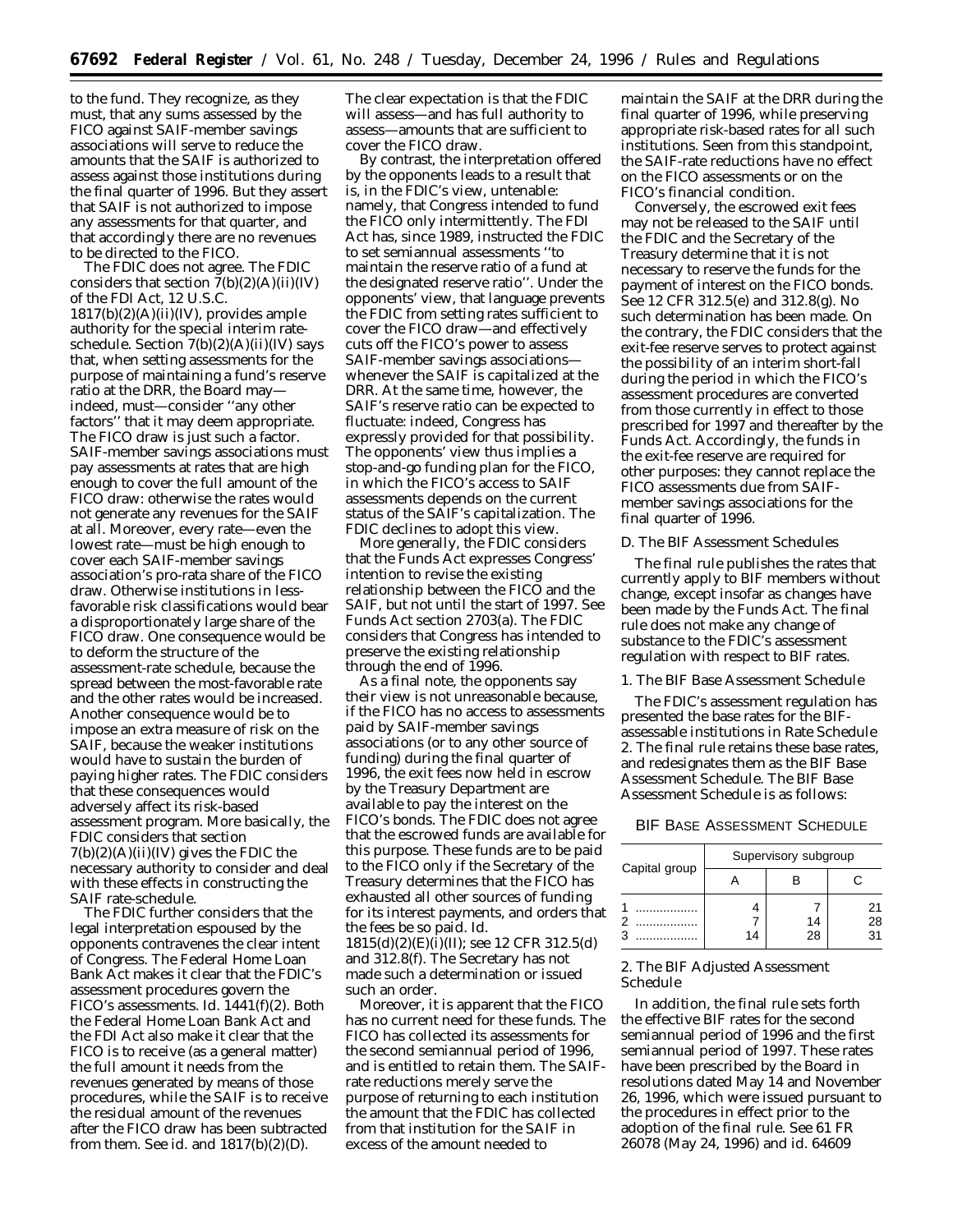(Dec. 6, 1996). The final rule presents the adjusted rates in the BIF Adjusted Assessment Schedule, as follows:

## BIF ADJUSTED ASSESSMENT **SCHEDULE**

|               | Supervisory subgroup |          |     |  |  |
|---------------|----------------------|----------|-----|--|--|
| Capital group |                      |          | . r |  |  |
|               | 3<br>10              | 10<br>24 | 24  |  |  |

These adjusted rates will terminate at the end of June, 1997. The final rule indicates that, upon termination of the adjusted rates, the rates in the BIF Base Assessment Schedule will apply to BIF members and other BIF-assessable institutions. The Board may adjust the rates in the BIF Base Assessment Schedule pursuant to the procedures herein adopted, however (see I.E. below).

The Funds Act has eliminated the minimum assessment required by statute. Funds Act section 2708(b). The FDIC's regulations have not stated that requirement, and the FDIC is not now retaining it. Accordingly, neither the BIF Base Assessment Schedule nor the adjusted rate-schedule refers to minimum assessments.

#### *E. Procedure for Adjusting the Base Assessment Schedules*

#### 1. In General

Section 327.9(b) sets forth a procedure under which the Board may increase or decrease the BIF Base Assessment Schedule without engaging in separate notice-and-comment rulemaking proceedings for each adjustment. 12 CFR 327.9(b).

The allowable adjustments are subject to strict limits. No adjustment may, when aggregated with prior adjustments, cause the adjusted BIF rates to deviate ''over time'' by more than 5 basis points from those set forth in Rate Schedule 2, which is the permanent or base rate-schedule for the BIF. An adjustment may not result in a negative assessment rate. No one adjustment may constitute an increase or decrease of more than 5 basis points. See *id.* 327.9(b)(1).

The Board is modifying and clarifying this process somewhat, and extending it to SAIF rates as well. The final rule does not change the limits on allowable adjustments, but clarifies the following two points.

First, the Board may not, without notice-and-comment rulemaking, establish an adjusted assessment schedule for a fund in which the

adjusted rates differ by more than 5 basis points at any time from the base assessment schedule for that fund. For example, if the rate for 1A SAIF members in the SAIF Base Assessment Schedule were 4 basis points, the adjusted rate for 1A SAIF members may never rise above 9 basis points without a new notice-and-comment rulemaking proceeding.

Second, the Board may not reduce the rates in either base assessment schedule any more than those rates have already been lowered, because in that event the lowest rate in the schedule would be less than zero. The final rule makes it clear that zero serves as a lower bound on the most favorable rate, and prevents the other rates from being adjusted by the full 5 basis points.

#### 2. Procedure

The final rule alters the formal mechanism by which the Board makes adjustments to the base assessment schedules.

The prior regulation called for the Board to adopt the semiannual assessment schedule and any adjustment thereto by means of a resolution, a procedure that does not require public notice or comment. 12 CFR 327.9(b)(3). Under the final rule, the Board adopts the new assessment schedule pursuant to a rulemaking proceeding, but still without public notice and comment.

Consistent with the current rule, the final rule provides that an adjustment to the base assessment schedule may not be applied only to selected risk classifications, but rather must be applied to each cell in the schedule uniformly. The differences between the respective cells in the rate-schedule therefore remain constant. Similarly, adjustments neither expand nor contract the spread between the lowest- and highest-risk classifications.

The adjustment for any particular semiannual period is determined by: (1) The amount of assessment income necessary to maintain the SAIF reserve ratio at 1.25 percent (taking into account operating expenses and expected losses and the statutory mandate for the riskbased assessment system); and (2) the particular risk-based assessment schedule that would generate that amount considering the risk composition of the industry at the time. The Board expects to adjust the assessment schedule every six months by the amount (if any), up to and including the maximum adjustment of 5 basis points, necessary to maintain the reserve ratio at the DRR.

Such adjustments will be adopted in a regulation that reflects consideration

of the following statutory factors: (1) Expected operating expenses; (2) projected losses; (3) the effect on SAIF members' earnings and capital; and (4) any other factors the Board determines to be relevant. The regulation will be adopted and announced at least 15 days prior to the date the invoice is provided for the first quarter of the semiannual period for which the adjusted rateschedule is to take effect.

If the amount of the adjustment under consideration by the FDIC would result in an adjusted schedule exceeding the 5 basis-point maximum, then the Board would initiate a notice-and-comment rulemaking proceeding.

As discussed in more detail in the preamble to the final rule in which the FDIC established the adjustment procedure for BIF rates, the FDIC fully recognizes and understands the concern for the possibility of assessment rate increases without the benefit of full notice-and-comment rulemaking. See 60 FR 42680, 42739–42740 (Aug. 16, 1995). Nevertheless, for the reasons given below, the FDIC considers that notice and public participation with respect to an adjustment would generally be ''impracticable, unnecessary, or contrary to the public interest'' within the meaning of 5 U.S.C. 553(b). Furthermore, the FDIC considers that for the same reasons it has ''good cause'' within the meaning of *id.* 553(d) to make any such rule effective immediately, and not after a 30-day delay.

Section 7(b)(2)(A)(i) of the FDI Act declares that the FDIC ''shall set rates when necessary, and only to the extent necessary'' to maintain each fund's reserve ratio at the DRR, or to raise a fund's reserve ratio to that level (although the Board may set higher rates for institutions that exhibit weakness or are not well capitalized, see *id.* 1817(b)(2)(A)(v)). Section 7(b)(2)(A)(iii) of the FDI Act restates the substance of this mandate in a different way: the FDIC ''shall not set assessment rates in excess of the amount needed'' for those purposes. These twin commands require the FDIC to monitor the size of each fund, the amount of deposits that each fund insures, and the relationship between them. Section 7(b)(2)(A) requires the FDIC to set ''semiannual assessments''. Accordingly, the FDIC evaluates the assessment schedules every six months.

Notice-and-comment rulemaking procedures are ''unnecessary'' as a general rule because institutions are already on notice with respect to the benchmark rates that are set forth in the base assessment schedules, with respect to the need for making semiannual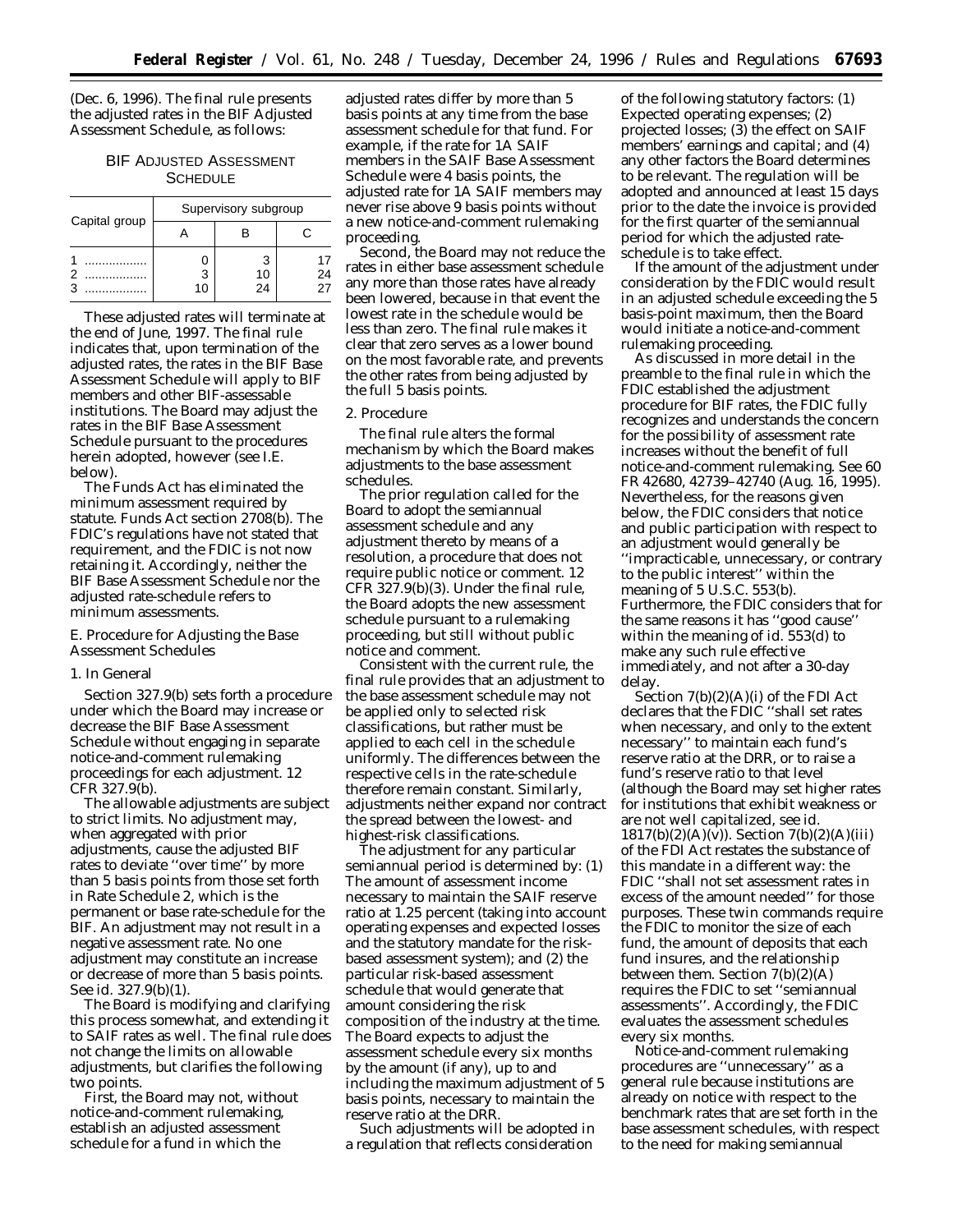adjustments to the rates, and with respect to the maximum amount of any such adjustments. Moreover, the adjustments are limited: The FDIC may not change a current assessment schedule by more than 5 basis points, or deviate from the base assessment schedule by more than 5 basis points.

Notice-and-comment rulemaking procedures also are generally 'unnecessary'' because they would not generate additional information that is relevant to the rate-setting process. The institutions already provide part of the needed information in their quarterly reports of condition. The remainder of the needed information is data that the FDIC generates internally: *e.g.,* The current balance and expected operating expenses of each fund, and each fund's case resolution expenditures and income.

Finally, notice-and-comment rulemaking procedures are also generally ''impracticable'' and ''contrary to the public interest'' in this context because they are not compatible with the need to make frequent small adjustments to the assessment rates in order to maintain the funds' reserve ratios at the DRR. The FDIC must use data that is as current as possible to generate an assessment schedule that complies with the statutory standards. Notice-and-comment rulemaking procedures entail considerable delay. Such delay could force the FDIC to use out-of-date information to compute the amount of revenue needed and to produce an appropriate assessment schedule. Using out-of-date information could cause the FDIC to set rates for a fund that were higher or lower than necessary to achieve the fund's target DRR.

For these reasons, the FDIC has determined that any adjustment to the base assessment schedule may be adopted as a final rule without notice and public procedure thereon. Any such final rule will be adopted at least 15 days before the invoice date for the first payment of a semiannual period (and 45 days before the collection date for that payment). The adjusted assessment schedule will be published in the **Federal Register** as an appendix to subpart A of part 327.

Two trade groups endorse the adjustment procedure; one of them specifically supports the 5-basis-point limit on adjustments. No commenters opposed the procedure.

## *F. Institutions That ''Exhibit Weaknesses'' or Are ''Not Well Capitalized''*

Although the FDIC may not generally collect assessments in excess of the

amounts necessary to maintain an insurance fund's reserve ratio at the DRR (or to raise the fund's reserve ratio to the DRR), the FDIC may continue to collect assessments from institutions ''that exhibit financial, operational, or compliance weaknesses ranging from moderately severe to unsatisfactory, or that are not well capitalized as defined in [FDI Act] section 38''. *Id.*  $1817(b)(2)(A)(v)$ . In setting adjusted BIF rates for the first semiannual period of 1997, the FDIC has interpreted this clause in a manner that is consistent with the existing framework of the riskbased assessment program. 61 FR 64609 (Dec. 6, 1996). The FDIC has now determined to formalize this interpretation in part 327 of its rules and regulations. No commenters addressed this aspect of the final rule.

''Financial, operational, or compliance weaknesses''. For assessment purposes, the FDIC classifies each institution into one of three supervisory subgroups:

- Subgroup A—Financially sound institutions with only a few minor weaknesses. 12 CFR 327.4(a)(2)(i).
- Subgroup B—Institutions that demonstrate weaknesses which, if not corrected, could result in significant deterioration of the institution and increased loss to the BIF or SAIF. *Id.* 327.4(a)(2)(ii).
- Subgroup C—Institutions that pose a substantial probability of loss to the BIF or SAIF unless effective corrective action is taken. *Id.* 327.4(a)(2)(iii). When Congress adopted the Funds

Act, Congress was aware that the FDIC already had these standards and definitions in place, and that the FDIC already used them for the purpose of imposing risk-based assessments. Moreover, the standards and definitions focus on institutions' financial and operational activities, and with their compliance with laws and regulations. The FDIC accordingly believes that it is reasonable and appropriate—and consistent with the intent of Congress to apply these standards and definitions in determining whether an institution ''exhibit[s] \* \* \* weaknesses ranging from moderately severe to unsatisfactory'' for assessment purposes.

The FDIC considers that if an institution's weaknesses are so severe that ''if not corrected, [they] could result in significant deterioration of the institution and increased loss to the BIF or SAIF'', the weaknesses may properly be characterized as ''moderately severe''. The FDIC further considers that if the weaknesses ''pose a substantial probability of loss to the BIF or SAIF unless effective corrective action is

taken'', they may properly be regarded as ''unsatisfactory''. The FDIC is therefore interpreting section  $7(b)(2)(A)(v)$  to include any institution that is classified in supervisory subgroup B or C.

''Not well capitalized''. Section  $7(b)(2)(A)(v)$  also authorizes the FDIC to set higher rates for institutions ''that are not well capitalized as defined in [FDI Act] section 38''. Section 38 of the FDI Act, 12 U.S.C. 1831o, defines a ''well capitalized'' institution as one that ''significantly exceeds the required minimum level for each relevant capital measure''. 12 U.S.C. 1831o(b)(1)(A).

Section 38 requires each agency to specify the relevant capital measure at which insured depository institution is well capitalized. *Id.* 1831o(c)(2). The FDIC has done so in subpart B of part 325 of its regulations, 12 CFR part 325 (''Capital Maintenance''). See *id.* 325.103(b)(1). But subpart B—and therefore its definition of ''well capitalized''—only applies to state nonmember banks and to insured state branches of foreign banks for which the FDIC is the appropriate federal banking agency. *Id.* 325.101(c).

The FDIC also defines the term ''well capitalized'' in part 327. See *id.* 327.4(a)(1)(i). Here the FDIC does so for the broader purpose of implementing a risk-based assessment system: accordingly, part 327's definition applies to all insured institutions.

While the two definitions employ the same numerical ratios, part 325's definition also includes an extra criterion: an institution may not be ''subject to any written agreement, order, capital directive, or prompt corrective action directive  $* * *$  to meet and maintain a specific capital level for any capital measure''. *Id.*  $325.103(b)(1)(v)$ . Within the context of the assessment regulation, this kind of consideration helps to determine an institution's supervisory subgroup, but not its capital category. Accordingly, the FDIC considers that it is not appropriate to apply that criterion for the purpose of determining whether an institution is ''well capitalized'' for assessment purposes. The FDIC therefore is applying part 327's current definition of ''well capitalized'' for the purpose of interpreting section  $7(b)(2)(A)(v)$  of the FDI Act.

#### *G. Transitional Matters*

#### 1. Refunds

The FDIC has already collected the second quarterly payments for the current semiannual period (July-December 1996). These payments were computed at the rates in effect prior to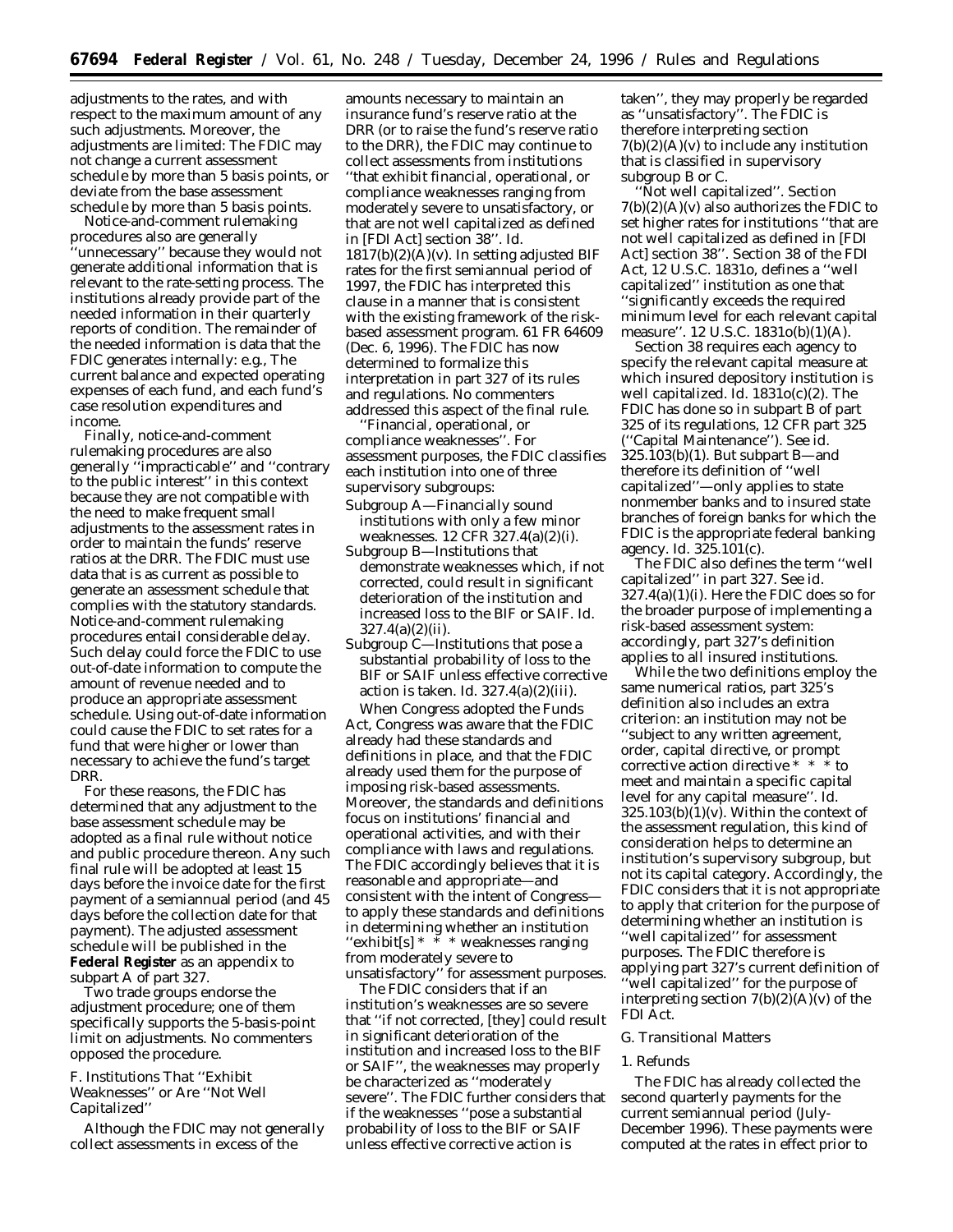passage of the Funds Act and prior to adoption of the final rule.

Both the SAIF Adjusted Assessment Schedule and the interim rate-schedule for SAIF-member savings associations are effective as of October 1, 1996. In addition, Congress has repealed the minimum assessment rate for all institutions. The final rule therefore provides for a refund or credit of any excess amounts collected for the BIF or the SAIF for the final quarter of 1996. Interest will accrue on the excess amounts as of October 1, 1996.

The excess amounts will be refunded or credited in one or more installments. The refunds and credits will be made according to the procedures applicable to regular quarterly payments.

#### 2. Capital Ratios

The FDIC recognizes that payment of the special assessment could negatively impact the capital ratings of some institutions, affecting their risk classification under the risk-based assessment system. The risk classification for the first semiannual assessment period of 1997 is based on an institution's capital as of June 30, 1996, and is unaffected by payment of the special assessment. But the risk classification for the second semiannual assessment period of 1997 is based on an institution's capital as of December 30, 1996, and therefore reflects payment of the special assessment.

The FDIC has determined that, for purposes of assigning an institution's risk classification under the risk-based assessment system for the second semiannual period of calendar year 1997 only, the FDIC will calculate the institution's capital as if the special assessment had not been paid, while taking into account other capital fluctuations. The chief basis for this determination is that the special assessment is a one-time cost that is extraordinary in character: It neither derives from nor necessarily implies the presence of any adverse conditions or any procedural or managerial weaknesses in the institution. The FDIC has therefore concluded that, taken in isolation, the effect of the special assessment on an institution does not automatically represent an increase in the insurance risk that the institution poses to the SAIF as measured by the institution's capital.

The FDIC recognizes, however, that for some institutions the cost of the special assessment could have a more lasting effect. Accordingly, the FDIC is only calculating capital in this manner one time. All subsequent calculations will reflect all costs incurred by an institution.

The FDIC wishes to emphasize the point that it is excluding the special assessment from the capital calculation only for assessment purposes, and not for supervisory or regulatory purposes. For example, the exclusion does not come into play for the purpose of determining the adequacy of an institution's capital under the prompt corrective action statute, section 38 of the FDI Act, 12 U.S.C. 1831o. Part 325 of the FDIC's regulations, 12 CFR part 325 (Capital Maintenance), implements section 38 and sets capital ratios equivalent to those found in part 327. The ratios computed pursuant to part 325 will not reflect the exclusion allowed under part 327. If the ratios indicate that supervisory action may be warranted in a particular case, the FDIC will inquire further into the condition of the institution, and determine the supervisory action that is appropriate. Similarly, the exclusion does not come into play when determining whether an institution is ''well capitalized'' within the meaning of section 29 of the FDI Act, 12 U.S.C. 1831f, which sets minimum capital requirements for institutions that accept brokered deposits.

Two trade groups express support for the one-time relief in computing capital ratios. One of the two suggests that the FDIC should provide relief of this kind during the first semiannual period of 1998 on a case-by-case basis. The FDIC believes that such an extension is unwarranted, and would be imprudent. If an institution's capital ratios continued to be impaired for so long an interval, there would be no basis for allowing such relief, as the institution's financial condition would present an increased and on-going risk to the SAIF.

#### 3. Deadlines

*a. Invoices.* The FDIC must generally issue invoices not less than 30 days prior to the collection date. 12 CFR 327.3(c)(1). A shorter interval is warranted in this case in order to afford time for notice and comment on the final rule, however. The final rule allows the FDIC to delay issuing the invoices for the first quarterly payment for the first semiannual period of 1997, which is the first payment under the new schedule.

*b. Announcement of the Adjusted Rates.* The assessment regulation has provided that, when the Board adopts an adjustment to the base rates by resolution, the Board must announce the adjustment and the new rateschedule at least 15 days before the invoice date for the first payment of the semiannual period to which the rates will apply. For the reasons given above

with respect to the invoice date, the Board has determined that it is appropriate to relax this requirement with respect to the rates for the first semiannual period of 1997.

## *H. Effective date*

The final rule is effective immediately upon adoption. The FDIC considers that an immediate effective date is both necessary and appropriate because the FDIC must issue invoices reflecting the new lower rates, in order that institutions may know the amounts they are to pay for the first quarter of 1997. By making the rule effective immediately, the FDIC can issue the invoices as promptly as possible.

#### *I. Technical Adjustments*

The final rule updates, clarifies, and corrects various references in part 327. For example, § 327.4(a) refers to § 327.9(a) and to § 327.9(c); the final rule replaces the references with a single reference to § 327.9. Section 327.4(c) speaks of institutions for which either the FDIC or the Resolution Trust Corporation (RTC) has been appointed conservator; the final rule eliminates the reference to the RTC, and speaks instead of institutions for which the FDIC either has been appointed or serves as conservator. The final rule removes the definitions for ''adjustment factor'' and ''assessment schedule'', which are found in § 327.8(i), on the ground they are not needed. The final rule deletes certain obsolete provisions relating to the BIF after the BIF achieved its DRR.

#### **II. Paperwork Reduction Act**

No collections of information pursuant to section 3504(h) of the Paperwork Reduction Act of 1980 (44 U.S.C. 3501 *et seq.*) are contained in this rule. Consequently, no information has been submitted to the Office of Management and Budget (OMB) for review.

#### **III. Regulatory Flexibility Analysis**

The Regulatory Flexibility Act (RFA), 5 U.S.C. 601 *et seq.*, does not apply to the rule. The RFA's definition of the term ''rule'' excludes ''a rule of particular applicability relating to rates'. *Id.* 601(2). The FDIC considers that the rule is governed by this exclusion.

In addition, the legislative history of the RFA indicates that its requirements are inappropriate to this proceeding. The RFA focuses on the ''impact'' that a rule will have on small entities. The legislative history shows that the ''impact'' at issue is a differential impact—that is, an impact that places a disproportionate burden on small businesses: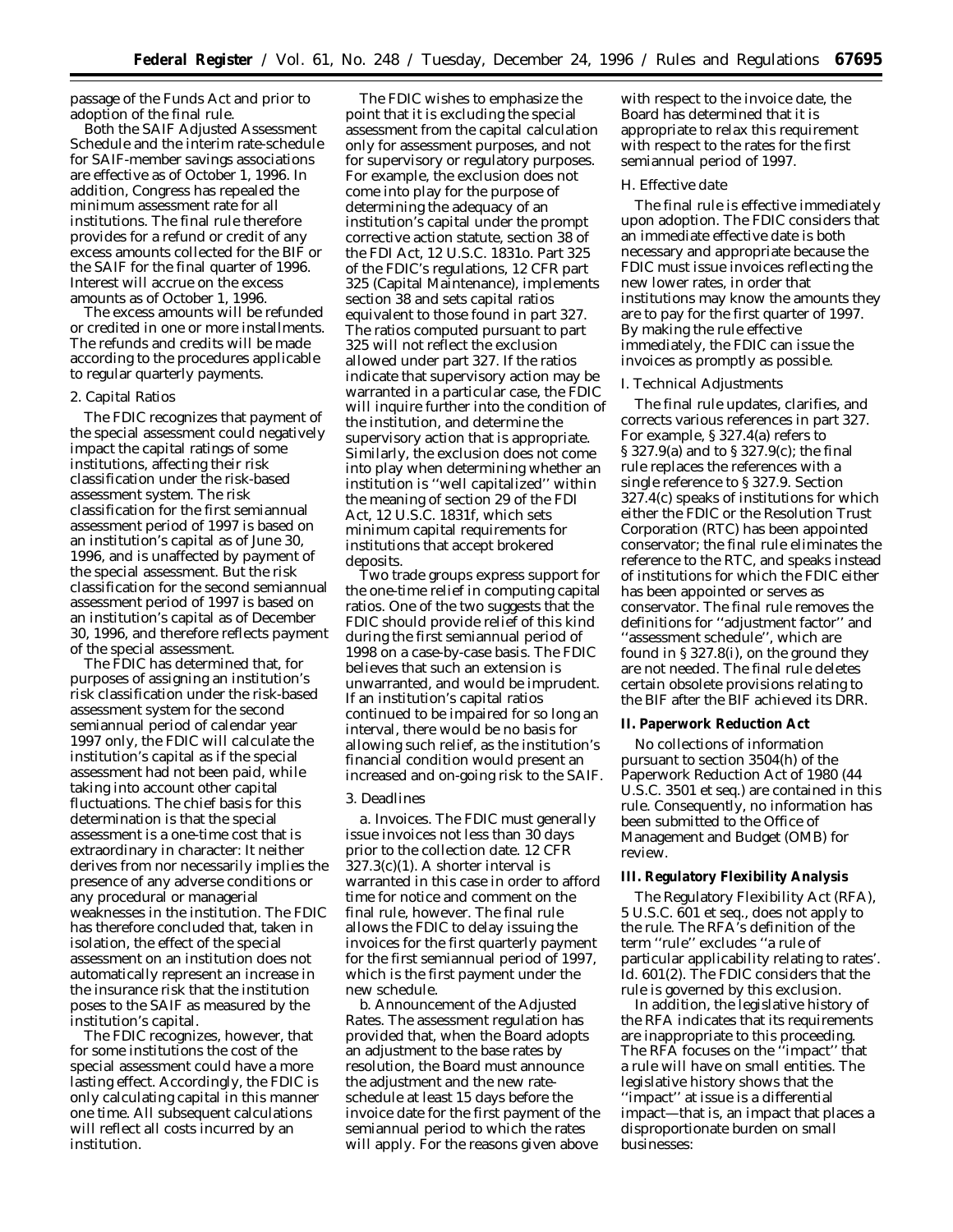Uniform regulations applicable to all entities without regard to size or capability of compliance have often had a disproportionate adverse effect on small concerns. The bill, therefore, is designed to encourage agencies to tailor their rules to the size and nature of those to be regulated whenever this is consistent with the underlying statute authorizing the rule.

126 Cong. Rec. 21453 (1980) (''Description of Major Issues and Section-by-Section Analysis of Substitute for S. 299'').

The final rule does not impose a uniform cost or requirement on all institutions regardless of size. Rather, it imposes an assessment that is directly proportional to each institution's size. Nor does the rule cause an affected institution to incur any ancillary costs of compliance (such as the need to develop new recordkeeping or reporting systems, to seek out the expertise of specialized accountants, lawyers, or managers) that might cause disproportionate harm to small entities. As a result, the purposes and objectives of the RFA are not affected, and an initial regulatory flexibility analysis is not required.

**IV. Riegle Community Development and Regulatory Improvement Act**

Section 302(b) of the Riegle Community Development and Regulatory Improvement Act of 1994 (Riegle Act) requires that, as a general rule, new and amended regulations that impose additional reporting, disclosure, or other new requirements on insured depository institutions shall take effect on the first day of a calendar quarter. See 12 U.S.C. 4802(b). This restriction is inapplicable because the final rule would not impose such additional or new requirements. Nevertheless, the final rule takes effect on January 1, 1997, in conformity with the Riegle Act.

#### **V. Congressional Review**

As a general matter, when an agency adopts a final rule, the agency must submit to each House of Congress and to the Comptroller General a report containing a copy of the rule, a general statement relating to the rule, and the rule's proposed effective date. 5 U.S.C. 801(a)(1). The term ''rule'' excludes ''any rule of particular applicability, including a rule that approves or prescribes for the future rates'', however. *Id.* 804(3). The final rule is governed by this exclusion, because the final rule sets assessment rates and relates to the computations associated with assessment rates. Accordingly, the reporting requirement of *id.* 801(a)(1), and the more general requirements of *id.* sections 801–808, do not apply.

**List of Subjects in 12 CFR Part 327**

Assessments, Bank deposit insurance, Banks, banking, Financing Corporation, Savings associations.

For the reasons set forth in the preamble, the Board of Directors of the Federal Deposit Insurance Corporation is amending part 327 of title 12 of the Code of Federal Regulations as follows:

#### **PART 327—ASSESSMENTS**

1. The authority citation for part 327 continues to read as follows:

**Authority:** 12 U.S.C. 1441, 1441b, 1813, 1815, 1817–1819; Deposit Insurance Funds Act of 1996, Pub. L. 104–208, 110 Stat. 3009 *et seq.*

2. Section 327.3 is amended by revising the first sentence of paragraph  $(c)(1)$  to read as follows:

#### **§ 327.3 Payment of semiannual assessments.**

\* \* \* \* \* (c) *First-quarterly payment—*(1) *Invoice.* Except in the case of invoices for the first quarterly payment for the first semiannual period of 1997, no later than 30 days prior to the payment date specified in paragraph  $(c)(2)$  of this section, the Corporation will provide to each insured depository institution an invoice showing the amount of the assessment payment due from the institution for the first quarter of the upcoming semiannual period, and the computation of that amount. \* \* \*

\* \* \* \* \* 3. Section 327.4 is amended by revising the first sentence of paragraph (a) introductory text, paragraph (a)(1)(i)(A), paragraph (a)(1)(ii)(A), and paragraph (c) to read as follows:

#### **§ 327.4 Annual assessment rate.**

(a) *Assessment risk classification.* For the purpose of determining the annual assessment rate for insured depository institutions under § 327.9, each insured depository institution will be assigned an ''assessment risk classification''. \* \* \*

- $(1) * * * *$
- $(i)$ <sup>'\*</sup> \* \*

(A) Except as provided in paragraph  $(a)(1)(i)(B)$  of this section, this group consists of institutions satisfying each of the following capital ratio standards: Total risk-based ratio, 10.0 percent or greater; Tier 1 risk-based ratio, 6.0 percent or greater; and Tier 1 leverage ratio, 5.0 or greater. New insured depository institutions coming into existence after the report date specified in paragraph (a)(1) of this section will be included in this group for the first semiannual period for which they are required to pay assessments. For the

purpose of computing the ratios referred to in this paragraph  $(a)(1)(i)(A)$  for the second semiannual period of 1997, each such ratio shall be computed for an institution as if the institution had retained the funds that the institution disbursed in payment of the special assessment prescribed by § 329.41(a).<br>\* \* \* \* \* \* \*

\* \* \* \* \* (ii) \* \* \*

(A) Except as provided in paragraph  $(a)(1)(ii)(B)$  of this section, this group consists of institutions that do not satisfy the standards of ''well capitalized'' under this paragraph but which satisfy each of the following capital ratio standards: Total risk-based ratio, 8.0 percent or greater; Tier 1 riskbased ratio, 4.0 percent or greater; and Tier 1 leverage ratio, 4.0 percent or greater. For the purpose of computing the ratios referred to in this paragraph  $(a)(1)(ii)(A)$  for the second semiannual period of 1997, each such ratio shall be computed for an institution as if the institution had retained the funds that the institution disbursed in payment of the special assessment prescribed by § 327.41(a).

\* \* \* \* \* (c) *Classification for certain types of institutions.* The annual assessment rate applicable to institutions that are bridge banks under 12 U.S.C. 1821(n) and to institutions for which the Corporation has been appointed or serves as conservator shall in all cases be the rate applicable to the classification designated as ''2A'' in the appropriate assessment schedule prescribed pursuant to § 327.9.

\* \* \* \* \*

## **§ 327.8 [Amended]**

4. Section 327.8 is amended by removing and reserving paragraph (i). 5. Section 327.9 is revised to read as

follows:

## **§ 327.9 Assessment schedules.**

(a) *Base assessment schedules—*(1) *In general.* Subject to § 327.4(c) and subpart B of this part, the base annual assessment rate for an insured depository institution shall be the rate prescribed in the appropriate base assessment schedule set forth in paragraph (a)(2) of this section applicable to the assessment risk classification assigned by the Corporation under § 327.4(a) to that institution. Each base assessment schedule utilizes the group and subgroup designations specified in § 327.4(a). An institution shall pay assessments at the rate specified in the appropriate base assessment schedule except as provided in paragraph (b) of this section.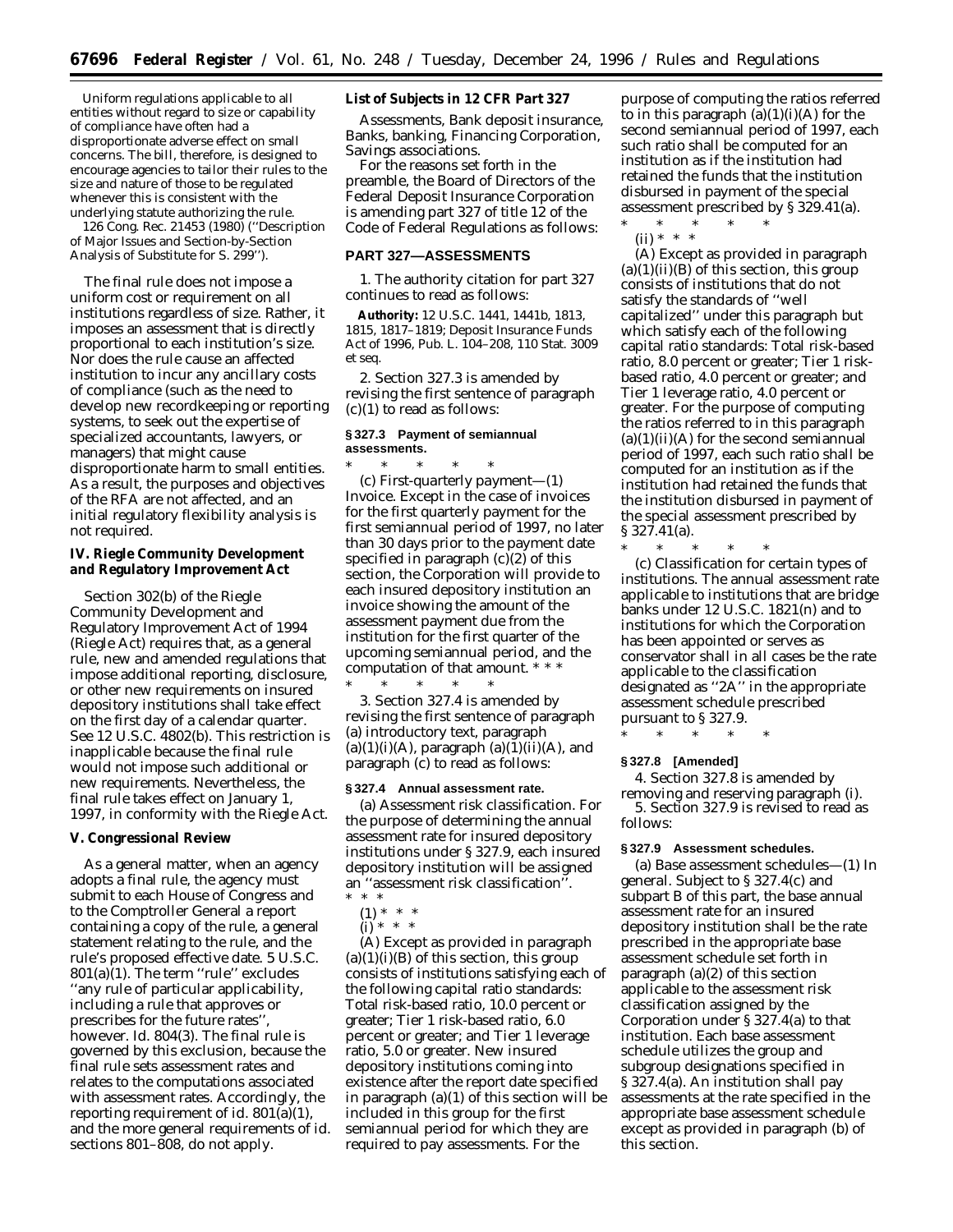(2) *Assessment schedules—*(i) *Base rates for BIF members.* The following base assessment schedule applies with respect to assessments paid to the BIF by BIF members and by other institutions that are required to make payments to the BIF pursuant to subpart B of this part:

#### BIF BASE ASSESSMENT SCHEDULE

| Capital group | Supervisory subgroup |          |          |  |  |
|---------------|----------------------|----------|----------|--|--|
|               |                      |          |          |  |  |
|               | 14                   | 14<br>28 | 21<br>28 |  |  |

(ii) *Base rates for SAIF members.* The following base assessment schedule applies with respect to assessments paid to the SAIF by SAIF members and by other institutions that are required to make payments to the SAIF pursuant to subpart B of this part:

#### SAIF BASE ASSESSMENT SCHEDULE

| Supervisory subgroup |          |                |  |  |  |  |  |
|----------------------|----------|----------------|--|--|--|--|--|
|                      |          | C.             |  |  |  |  |  |
| 14                   | 14<br>28 | 21<br>28<br>31 |  |  |  |  |  |
|                      |          |                |  |  |  |  |  |

(b) *Adjusted assessment schedules—* (1) *In general.* Institutions shall pay semiannual assessments at the rates specified in this paragraph (b) whenever such rates have been prescribed by the Board.

(2) *Adjusted rates for BIF members.* (i) The Board has adjusted the BIF Base Assessment Schedule by reducing each rate therein by 4 basis points for the second semiannual period of 1996 and for the first semiannual period of 1997 by resolution of the Board of Directors of the Corporation. Accordingly, the following adjusted assessment schedule applies to BIF members for those two semiannual periods:

## BIF ADJUSTED ASSESSMENT **SCHEDULE**

| Capital group | Supervisory subgroup |               |    |  |  |  |
|---------------|----------------------|---------------|----|--|--|--|
|               |                      |               | C. |  |  |  |
|               | 10                   | 3<br>10<br>24 | 24 |  |  |  |

(ii) The rates set forth in paragraph  $(b)(2)(i)$  of this section shall terminate at the end of the first semiannual period of 1997.

(3) *SAIF members*—(i) *General reduction.* Except as provided in

paragraph (b)(3)(ii) of this section, the Board has adjusted the SAIF Base Assessment Schedule as of October 1, 1996, by reducing the rates therein by 4 basis points. The adjusted rates are presented to the left in each risk classification category in the schedule shown in paragraph (b)(3)(iii) of this section.

(ii) *Interim assessment schedule for SAIF-member savings associations.* From October 1, 1996, through December 31, 1996, savings associations that are members of the SAIF shall pay assessments according to the schedule in effect for such institutions on September 30, 1996, except that each rate in the schedule other than the rate for institutions in assessment risk classification 3C shall be reduced by 5 basis points (0.05 percent), and the rate for institutions in assessment risk classification 3C shall be reduced by 4 basis points (0.04 percent). No rate prescribed under this paragraph  $(b)(3)(ii)$  shall be applied for the purpose of  $\S 327.32(a)(2)(i)$ . The rates specified by this paragraph (b)(3)(ii) are presented to the right in each risk classification category in the schedule shown in paragraph (b)(3)(iii) of this section.

(iii) *Adjusted rates for SAIF members.* The following schedule sets forth to the left in each risk classification category the adjusted rate schedule that applies to SAIF members generally on and after October 1, 1996, in accordance with paragraph (b)(3)(i) of this section, and also sets forth to the right in each risk classification category the rates that apply to savings associations that are members of the SAIF from October 1, 1996, through December 31, 1996, in accordance with paragraph (b)(3)(ii) of this section:

## SAIF ADJUSTED ASSESSMENT **SCHEDULE**

|               | Supervisory subgroup |                |                       |                                                                                  |  |                |
|---------------|----------------------|----------------|-----------------------|----------------------------------------------------------------------------------|--|----------------|
| Capital group |                      |                |                       |                                                                                  |  |                |
|               | 10                   | 18<br>21<br>24 | 10 <sup>1</sup><br>24 | $\begin{array}{c c c}\n3 & 21 & 17 \\ 10 & 24 & 24 \\ 24 & 25 & 27\n\end{array}$ |  | 24<br>25<br>27 |

(c) *Rate adjustments; procedures*—(1) *Semiannual adjustments.* The Board may increase or decrease the BIF Base Assessment Schedule set forth in paragraph  $(a)(2)(i)$  of this section or the SAIF Base Assessment Schedule set forth in paragraph  $(a)(2)(ii)$  of this section up to a maximum increase of 5 basis points or a fraction thereof or a maximum decrease of 5 basis points or a fraction thereof (after aggregating increases and decreases), as the Board

deems necessary to maintain the reserve ratio of an insurance fund at the designated reserve ratio for that fund. Any such adjustment shall apply uniformly to each rate in the base assessment schedule. In no case may such adjustments result in an assessment rate that is mathematically less than zero or in a rate schedule for an insurance fund that, at any time, is more than 5 basis points above or below the base assessment schedule for that fund, nor may any one such adjustment constitute an increase or decrease of more than 5 basis points. The adjustment for any semiannual period for a fund shall be determined by:

(i) The amount of assessment revenue necessary to maintain the reserve ratio at the designated reserve ratio; and

(ii) The assessment schedule that would generate the amount of revenue in paragraph  $(c)(1)(i)$  of this section considering the risk profile of the institutions required to pay assessments to the fund.

(2) *Amount of revenue.* In determining the amount of assessment revenue in paragraph  $(c)(1)(i)$  of this section, the Board shall take into consideration the following:

(i) Expected operating expenses of the insurance fund;

(ii) Case resolution expenditures and income of the insurance fund;

(iii) The effect of assessments on the earnings and capital of the institutions paying assessments to the insurance fund; and

(iv) Any other factors the Board may deem appropriate.

(3) *Adjustment procedure.* Any adjustment adopted by the Board pursuant to this paragraph (c) will be adopted by rulemaking. Nevertheless, because the Corporation is generally required by statute to set assessment rates as necessary (and only to the extent necessary) to maintain or attain the target designated reserve ratio, and because the Corporation must do so in the face of constantly changing conditions, and because the purpose of the adjustment procedure is to permit the Corporation to act expeditiously and frequently to maintain or attain the designated reserve ratio in an environment of constant change, but within set parameters not exceeding 5 basis points, without the delays associated with full notice-andcomment rulemaking, the Corporation has determined that it is ordinarily impracticable, unnecessary and not in the public interest to follow the procedure for notice and public comment in such a rulemaking, and that accordingly notice and public procedure thereon are not required as provided in